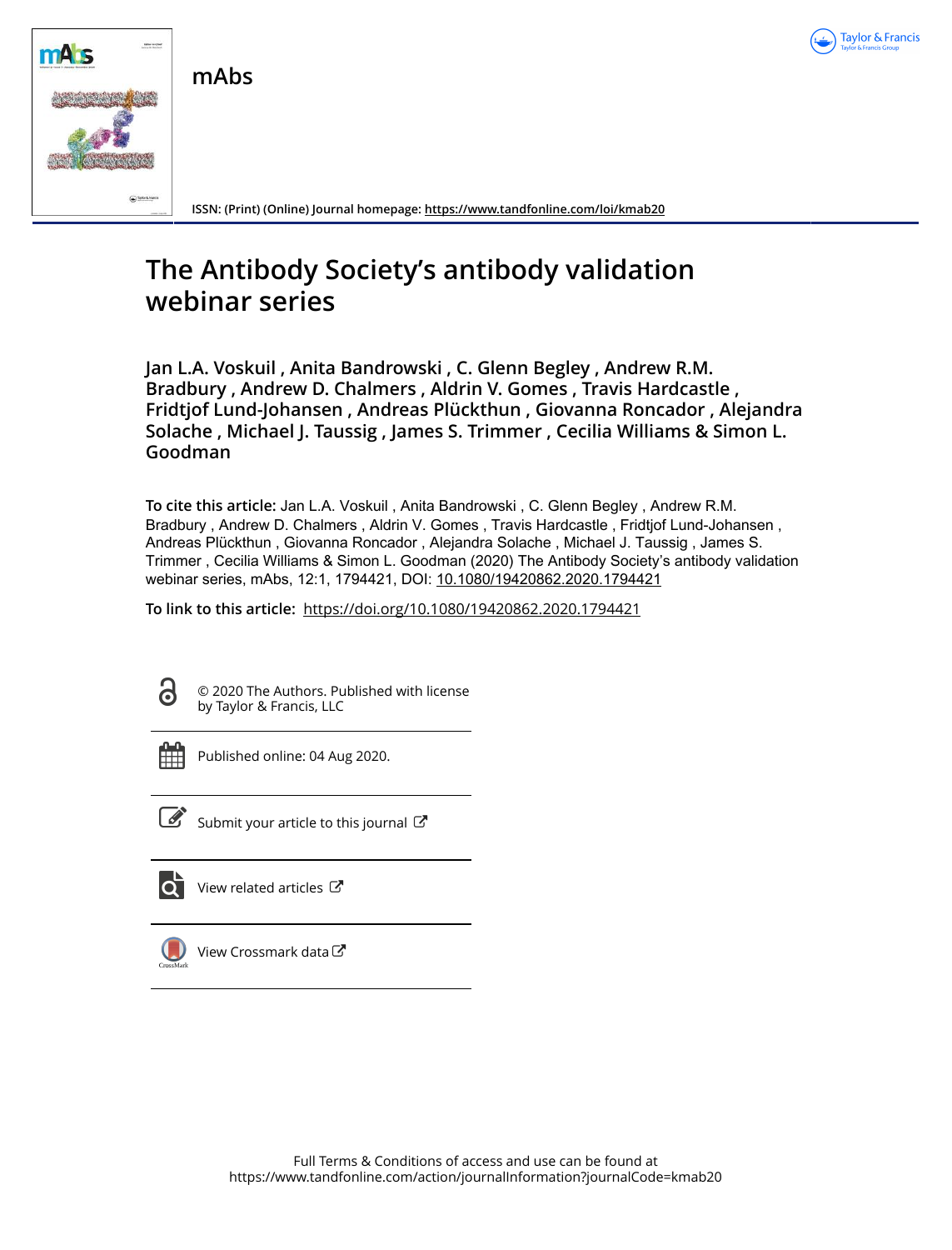# PERSPECTIVE



# **a** OPEN ACCESS **a** Check for updates

# **The Antibody Society's antibody validation webinar series**

J[a](#page-1-0)n L.A. Vosku[i](http://orcid.org/0000-0002-5497-0243)l Dª, Anita Bandrowski D[b](#page-1-0), C. Glenn Begle[y](http://orcid.org/0000-0002-5567-8172) DS, An[d](#page-1-1)rew R.M. Bradbury D<[s](http://orcid.org/0000-0003-4182-6717)up>d</sup>, Andrew D. Chalmers D<sup>e,f</sup>, Aldrin V. Gome[s](http://orcid.org/0000-0002-9819-3036) D<sup>[g](#page-1-1)</sup>, Travis Hardcastle<sup>[h](#page-1-2)</sup>, Fr[i](#page-1-2)dt[j](#page-1-3)of Lund-Johansen D<sup>i</sup>, Andreas Plüc[k](#page-1-3)thun D<sup>i</sup>, Giovanna Roncador D<sup>k</sup>, Alejandra Solache<sup>l</sup>, Micha[el](#page-1-4) J. Taussig<sup>[m](#page-1-4)</sup>, James S. T[r](http://orcid.org/0000-0002-6117-3912)immer D<sup>[n](http://orcid.org/0000-0002-3480-1346)</[s](http://orcid.org/0000-0002-0602-2062)up>, Cecilia Williams D<sup>o.p</sup>, and Simon L. Goodman D<sup>[q](#page-1-7)[\\*](#page-1-8)</sup>

<span id="page-1-5"></span><span id="page-1-4"></span><span id="page-1-3"></span><span id="page-1-2"></span><span id="page-1-1"></span><span id="page-1-0"></span><sup>a</sup>Aeonian Biotech Ltd, Marcham, UK; <sup>b</sup>Center for Research in Biological Systems, University of California, La Jolla, CA, USA; 'BioCurate, Parkville, Australia;<br><sup>d</sup>Specifica Inc. Santa Fe. NM. USA: 'Department of Biology Specifica Inc., Santa Fe, NM, USA; <sup>e</sup>Department of Biology and Biochemistry, University of Bath, Bath, UK; <sup>f</sup>CiteAb, Bath, UK; <sup>s</sup>Department of Neurobiology, Physiology, and Behavior, University of California Davis, Davis, CA, USA; <sup>h</sup>Horizon Discovery, Waterbeach, Cambridge, UK; <sup>i</sup>Department of lmmunology, Oslo University Hospital, Oslo, Norway; <sup>j</sup>Department. of Biochemistry, University of Zurich, Zurich, Switzerland; <sup>k</sup>Monoclonal Antibody Unit, Spanish National Cancer Research Center, Madrid, Spain; <sup>I</sup>Abcam Plc, Discovery Drive, Cambridge Biomedical Campus, Cambridge, UK; <sup>m</sup>Cambridge Protein Arrays Ltd., Babraham Research Campus, Cambridge, UK; "Department of Physiology and Membrane Biology, University of California Davis School of Medicine, Davis, CA, USA; °Science for Life Laboratory, Department of Protein Science, KTH Royal Institute of Technology, Solna, Sweden; °Department of Biosciences and Nutrition, Karolinska Institutet, Huddinge, Sweden; q The Antibody Society, Inc., Framingham, MA, USA

#### <span id="page-1-7"></span><span id="page-1-6"></span>**ABSTRACT**

In the wake of the reproducibility crisis and numerous discussions on how commercially available antibodies as research tool contribute to it, The Antibody Society developed a series of 10 webinars to address the issues involved. The webinars were delivered by speakers with both academic and commercial backgrounds. This report highlights the problems, and offers solutions to help the scientific community appropriately identify the right antibodies and to validate them for their research and development projects. Despite the various solutions proposed here, they must be applied on a case-by-case basis. Each antibody must be verified based on the content of the product sheet, and subsequently through experimentation to confirm integrity, specificity and selectivity. Verification needs to focus on the precise application and tissue/cell type for which the antibody will be used, and all verification data must be reported openly. The various approaches discussed here all have caveats, so a combination of solutions must be considered.

#### **ARTICLE HISTORY**

Received 28 May 2020 Revised 6 July 2020 Accepted 7 July 2020

#### **KEYWORDS**

Antibody specificity; antibody selectivity; specific antibodies; selective antibodies; reproducibility; recombinant antibodies; monoclonal antibodies; polyclonal antibodies; peptide antibodies; antibody validation

# **Introduction**

<span id="page-1-11"></span><span id="page-1-10"></span>Extensive discussions and publications about the reproducibility crisis<sup>1</sup> and the confusion and complexities associated with the global market for commercial research tool antibodies, $2,3$  $2,3$ have generated calls for robust strategies on antibody validation.<sup>4–6</sup> This resulted in several scientific publications<sup>7–9</sup> and international meetings of stakeholders.<sup>[10](#page-10-1)[–12](#page-10-2)</sup> Some significant issues emerged and were adequately addressed, but the dissemination to, and especially implementation by, the broader scientific community has been a challenge.

<span id="page-1-12"></span>So, during an international meeting in  $2018$ ,<sup>[12](#page-10-2)</sup> we decided to highlight specific concerns and ideas for practical improvements in a series of online seminars (webinars). From November 2019 to February 2020, fifteen of us convened to create a 10-part series of webinars that was supported and broadcast by The Antibody Society. The webinars, freely accessible via The Antibody Society's website [\(https://www.antibo](https://www.antibodysociety.org/learningcenter/) [dysociety.org/learningcenter/\)](https://www.antibodysociety.org/learningcenter/), highlight many of the problems and suggest possible solutions to improve reproducibility in research involving antibodies to detect proteins, although no single solution was identified.

Manufacturers, vendors and scientists all share the responsibility to ensure the antibodies are fit for purpose. In this perspective, we give an overview of the problems identified, possible solutions, and future developments that were highlighted in the webinars. With this contribution, we hope to eliminate research tool antibodies as a cause of irreproducible research.

# **Reproducibility crisis**

<span id="page-1-9"></span>The well-known Amgen study published in  $2012<sup>1</sup>$  $2012<sup>1</sup>$  $2012<sup>1</sup>$  demonstrated that 47 of 53 research claims from top tier publications were not reproducible. This study, and others at the same time, has prompted many discussions, publications and meetings to address the underlying mechanisms. The Amgen study identified the following six principal factors (i.e., 'Begley's six criteria'):

- (1) Studies must be blinded (they hardly ever are)
- (2) All results must be shown (commonly, inconvenient data are omitted)
- (3) Experiments must be repeated (hardly ever reported)
- (4) Positive and negative controls must be included (hardly ever reported)
- (5) Reagents must be validated (if done at all, usually omitted)
- (6) Analysis of the data must be robust (robustness rarely addressed)

<span id="page-1-8"></span>**CONTACT** Jan L.A. Voskuil aeonianbiotech@gmail.com **A**eonian Biotech Ltd, Marcham OX13 6PH, UK \*Moderator and initiator of the webinars event.

© 2020 The Authors. Published with license by Taylor & Francis, LLC

This is an Open Access article distributed under the terms of the Creative Commons Attribution-NonCommercial License (http://creativecommons.org/licenses/by-nc/4.0/), which permits unrestricted non-commercial use, distribution, and reproduction in any medium, provided the original work is properly cited.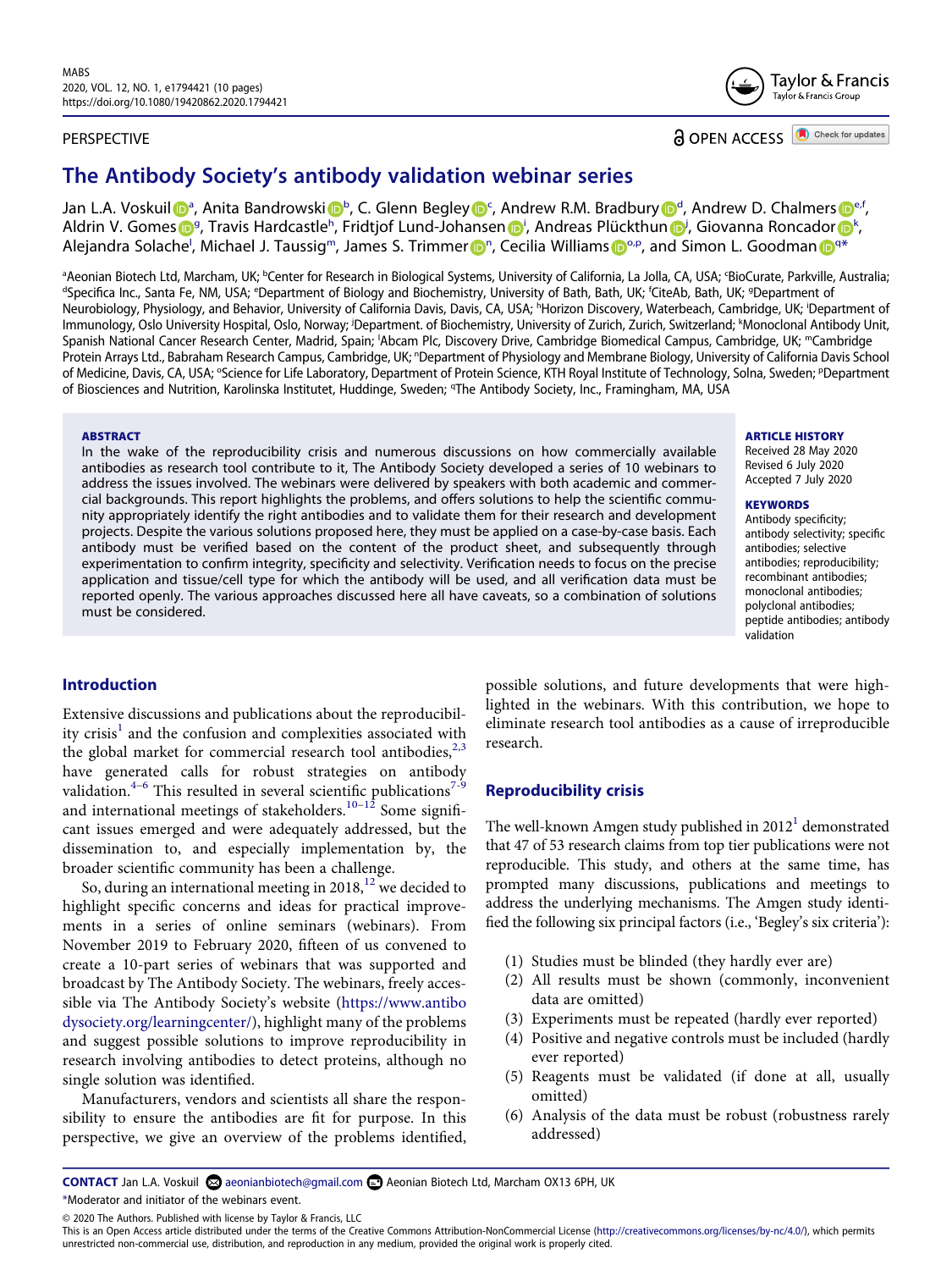The validation of reagents has received much attention since this study, mostly focused on research tool antibodies (including these webinars). The most frequent mistake made with antibodies used as research reagents is that their specificity is not experimentally verified before use. Especially when antibodies are purchased from a large vendor, users assume that the vendor has verified the performance of the reagent sold, and that their reputation is a sufficient assurance. This lack of vigilance has resulted in the widespread use of cross-reactive antibodies, inaccurate data sets, a catastrophic waste of funds and time, and significantly slowed progress in medical science. Worse still is the "opportunity cost" associated with wellmeaning investigators following up spurious research findings. The damage incurred by use of improperly validated antibodies becomes worse when such research reagents find their way into the clinic as established tools for biomarker detection, thus damaging and invalidating costly clinical trials.<sup>[13,](#page-10-3)14</sup> Global spending on protein-binding reagents (primarily antibodies) was estimated at 1.6 USD billion in 2015, and if up to 50% of commercial antibodies were improperly validated or inactive before use,<sup>13</sup> 800 USD million per annum would potentially have been wasted. By 2019 the global market size had risen to an estimated 3.4 USD billion, $15$  with a proportionate increase in the estimate of research waste due to poorly validated antibodies. However, this is probably a substantial underestimate of the real cost of poorly validated research antibodies, given that the ubiquitous use of antibodies for many/most research procedures and the cost of irreproducible research in 2015 was estimated to be 28 USD billion per annum in the USA alone. $14$ 

<span id="page-2-3"></span><span id="page-2-2"></span><span id="page-2-1"></span>Examples of cross-reactive antibodies erroneously used in clinical settings were mentioned in the webinars and are summarized in [Table 1](#page-2-0).

The anti-erythropoietin receptor (EpoR/EPOR) antibodies M20 and C20 (no longer on the market) were rabbit antipeptide polyclonal antibodies, promoted as useful for the detection of EpoR in tumor sections by immunohistochemistry (IHC), and reported in several publications. However, rigorous validation demonstrated that they could not detect EpoR in IHC at all, thus implying cross-reaction with other irrelevant proteins. In fact, the antibodies showed signals in IHC on sections of EpoR<sup>-/-</sup> knock out mouse embryos.<sup>16</sup> Rather than EpoR, the dominant protein the antibody C20 detected was actually HSP70 in western blotting  $(WB)$ .<sup>16</sup> HSP70 and EpoR share the amino acid sequence that was used as the immunizing peptide to raise the polyclonal antibody.

Estrogen receptor beta (ER-β/ESR2) was deemed a biomarker for breast cancer based on strong signals given by several antibodies, including the often-used monoclonal antibodies PPG5/10 and 14C8. However, neither normal breast tissue, nor any stage of breast cancer, exhibit any ER-β mRNA

<span id="page-2-0"></span>**Table 1.** Examples of cross-reactive antibodies erroneously used to identify therapeutically relevant clinical biomarkers.

| Target            | Antibody IDs | <b>Biomarker</b> | Cross-reactions                      |
|-------------------|--------------|------------------|--------------------------------------|
| EpoR (EPOR)       | M20 and C20  | Tumor cells      | HSP70 <sup>16</sup>                  |
| $ER-\beta$ (ESR2) | 12 out of 13 | Breast cancer    | WDCP, POU2F1, multiple <sup>17</sup> |
| HER2 (ERBB2)      | 2 out of $3$ | Breast cancer    | $HFR4^{18}$                          |
| ERCC1             | 8F1          | Prognostic       | CCT-alpha <sup>19</sup>              |
| CDK <sub>1</sub>  | A17          | Cancer           | Cep152 $20$                          |

expression, while ER- $\alpha$  (ESR1) is expressed.<sup>[17](#page-10-7)</sup> Only one rarely used antibody of the 13 previously validated antibodies tested was specific for the ER-β protein. The others, including the widely used antibodies PPG5/10 and 14C8, were variously cross-reactive and gave signals in overtly ER-β negative cell lines. In 2017, eight breast cancer clinical trials were based on ER-β as a key biomarker, all using antibodies that have since been shown not to be specific for ER-β! The question is whether the results of such trials can be considered valid, since they employed such cross-reactive antibodies.

HER2-type breast cancer is diagnosed based on the elevated expression of human epidermal growth factor receptor 2 (HER2/ ERBB2). Diagnostics are first performed by IHC of biopsy material using a HER2-specific antibody. When results are ambiguous, gene expression is tested by *in situ* hybridization. However, in 2011, when three available pharmaco-diagnostic antibodies were evaluated by testing for cross-reactivity to the other HER proteins, only one antibody was selective, while the other two cross-reacted with HER4 (ERBB4).<sup>18</sup>

The levels of ERCC1 (GeneID 2067) are used as a prognostic biomarker in chemotherapy of non-small-cell lung cancer (NSCLC), using IHC with the monoclonal antibody 8F1. However, problems with 8F1 emerged when it was demon-strated to cross-react with CCT-α (GeneID 5130, PCYT1A).<sup>[19](#page-10-9)</sup> While 8F1 is no longer used, the original observations are now explained by its reactivity with CCT-α/PCYT1A, which appears to be a useful marker for selecting the treatments of NSCLC and of head and neck squamous cell carcinoma  $(HNSCC).$ <sup>19</sup>

Mouse monoclonal antibody A17 for cyclin-dependent kinase 1 (CDK1, CDC2) has been cited in hundreds of papers as a cancer biomarker. However, A17 cross-reacts with another nuclear protein, CEP152, both in WB and in immunocytochemistry  ${(ICC)}_2^{20}$  leaving the question of whether CDK1, CEP152 or either, are indeed valid biomarkers.

These few examples beg the question of whether the papers published, using these cross-reactive antibodies, need revision or retraction. They also emphasize another major issue: the literature offers no alert processes or repercussions for unretracted publications, nor does it allow tagging of the use of invalidated antibodies or flagging for irreproducible results.

#### **Antibody problems dissected**

The above examples represent only a small sample from the literature and demonstrate how using antibodies as tools for biomarker detection can potentially fail when their fundamental characteristics are not fully appreciated. We have here examined the complexities of antibodies and highlight the different aspects that need rigorous scrutiny.

# *Specificity*

<span id="page-2-8"></span><span id="page-2-7"></span><span id="page-2-6"></span><span id="page-2-5"></span><span id="page-2-4"></span>An antibody is a protein of the immunoglobulin (Ig) family. Most commercial antibodies used for research and for the detection of clinical biomarkers are of the isotype IgG. Proteins, including IgG, have a natural affinity for binding to other proteins, so they adhere to each other randomly and fleetingly at low affinity, while there may be a more stable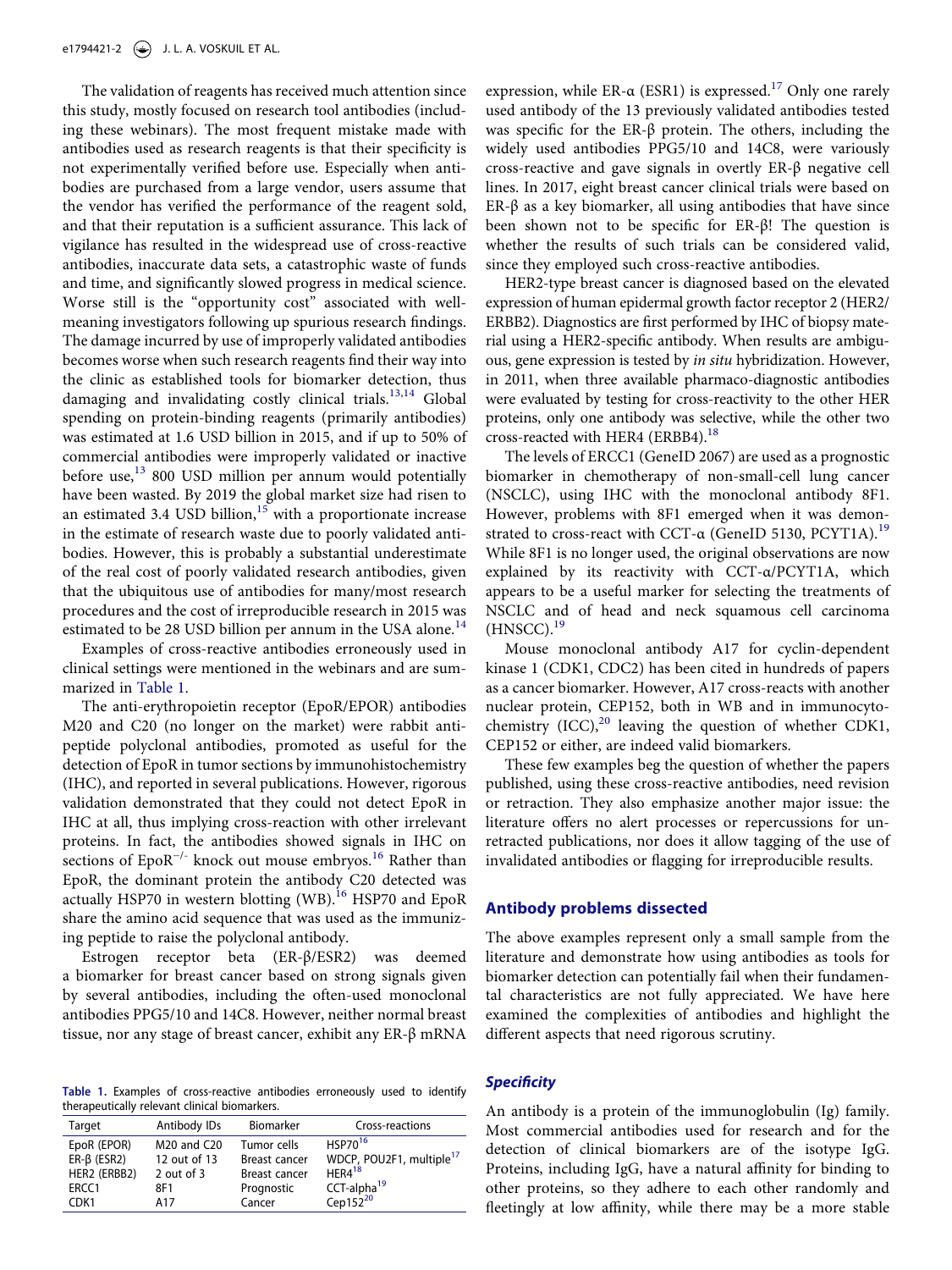and functional interaction with much higher affinity. Such defined interaction may be highly specific, as antibodies have so evolved to act; the greater the difference in affinity between the low and the high affinity interactions, the greater the antibody specificity. Antibodies specifically bind to a particular site on a protein, referred to as the epitope. Therefore, antibody specificity is defined by its affinity to the epitope on its designated target protein compared to its affinity to other epitopes. However, a proper dilution of the antibody is required to preclude a highly specific antibody from binding to unrelated proteins at lower affinity. When an antibody binds to other unrelated proteins (that contain similar epitopes) at equal or similar affinity, the specificity of the antibody is low. When it binds to only one defined epitope, but that epitope is shared with several proteins, the antibody is still specific to that epitope but not to one particular protein (as illustrated in the case of EpoR and HSP70 mentioned above).

The specificity of an antibody is determined by the molecular characteristics of the Ig (as discussed below), and by those of the antigen, including the epitope's degree of folding/ unfolding. The ability of the antibody to recognize the target protein is lost when the epitope is either masked or destroyed due to post-translational modifications or due to changes introduced during a particular sample preparation. Therefore, antibody-antigen interactions depend strictly on experimental context. In addition, the integrity and specificity of the antibody can be negatively affected when its production and purification processes are not carefully controlled. Commercially available research-grade antibodies would fail rigorous validation if they showed lack of specificity (failing to recognize the intended target protein).

# *Selectivity*

An antibody is selective when, at optimal dilution/concentration and under specified experimental conditions, it binds exclusively to its target protein in a complex mixture of proteins. Under these conditions, such an antibody either does not bind to similar proteins or to proteins with similar epitopes present, or is prevented from doing so by their absence. The antibody binds to a unique epitope (i.e., is mono-specific), when it is not accessible on any other protein under the prevailing experimental conditions. Selectivity does not only depend on the concentration or dilution of the antibody, but also on the relative levels of the target protein and the levels of similar proteins with which the antibody may cross-react. Thus, selectivity is determined by the experimental conditions of the assay.

Antibodies targeting native-folded proteins may well show different selectivity when used for detection of unfolded, or partially unfolded proteins. Unfolding may unmask the epitope in another protein, or hide it in the designated target. Similarly, antibodies against denatured proteins may show different selectivity when used for detection of folded proteins. The level of unfolding of proteins differs in WB, IHC, ICC and in antigen-coated microwells for enzyme-linked immunosorbent assay (ELISA). The level of natively folded protein may differ in samples used in immunoprecipitation (IP), in capture ELISA, and in multiplex systems. In microwells for ELISA, the level of correct folding can depend on the size and chemical characteristics of the protein, the plastic surface of the well, and the pH and ionic conditions at which adsorption and assay are performed. It is worth noting that a higher level of selectivity can be enforced when antibodies are used in a dual-recognition combination, as in sandwich assays (two antibodies per protein), which can enhance the reliable detection of a target antigen. In such cases it may be acceptable to use a less specific (polyclonal) antibody i.e., for capture, combined with a highly specific (monoclonal) antibody i.e., for detection.

From this it follows that:

- 1. Demonstrating the selectivity of an antibody is an essential aspect of validation.
- 2. Validation needs to be performed in each application where an antibody is used.
- 3. Validation needs to be performed in samples containing varying, experimentally relevant concentrations and ratios of intended target and non-intended off-target proteins.

<span id="page-3-0"></span>Chemical fixation and subsequent antigen retrieval, as in IHC, can affect selectivity, depending on the epitope to be detected. Hence, the antibody performance depends on the quality of sample preparation. Like specificity (ability to correctly detect the target epitope), selectivity (ability to differentiate from similar epitopes) can also depend on the method of IgG purification (see *Manufacturing specifics* section below), on the choice of antigen used to generate or screen for the antibody, and on the degree of denaturation of the target protein in the assay being used. Multiplex bead-based antibody arrays<sup>[21](#page-10-11),22</sup> under both native (ELISA-like) and denatured (WB-like) conditions reveal that most tested commercial antibodies are neither selective (i.e., they cross-react with off-target proteins containing the target epitope), nor specific (i.e., they crossreact with off-target proteins not containing the target epitope). The designated target protein is usually present in the top five proteins detected, but is seldom the protein most strongly bound. This observation was made even from the proteins derived from a single molecular weight (webcast #8a, slide 21).

In summary, an antibody can be specific for an epitope, but still lacks selectivity when it cross-reacts to other proteins with identical or similar epitopes depending on the type of sample preparation.

# *Clonality*

Antisera contain a polyclonal mixture of antibodies of different specificities and affinities. An ever-changing proportion of non-specific antibodies generated from animal to animal causes inevitable inconsistency between the sera. The *in vitro*  diagnostics industry mitigates this problem by immunizing in parallel a large number of animals with the same antigen to obtain a 'gold standard' antiserum pool. Affinity purification of polyclonal antibodies reduces, but does not eliminate, inconsistency from batch to batch. And because polyclonal antibodies detect a multiplicity of epitopes, a more defined antigen will lead to improved consistency between batches. Polyclonal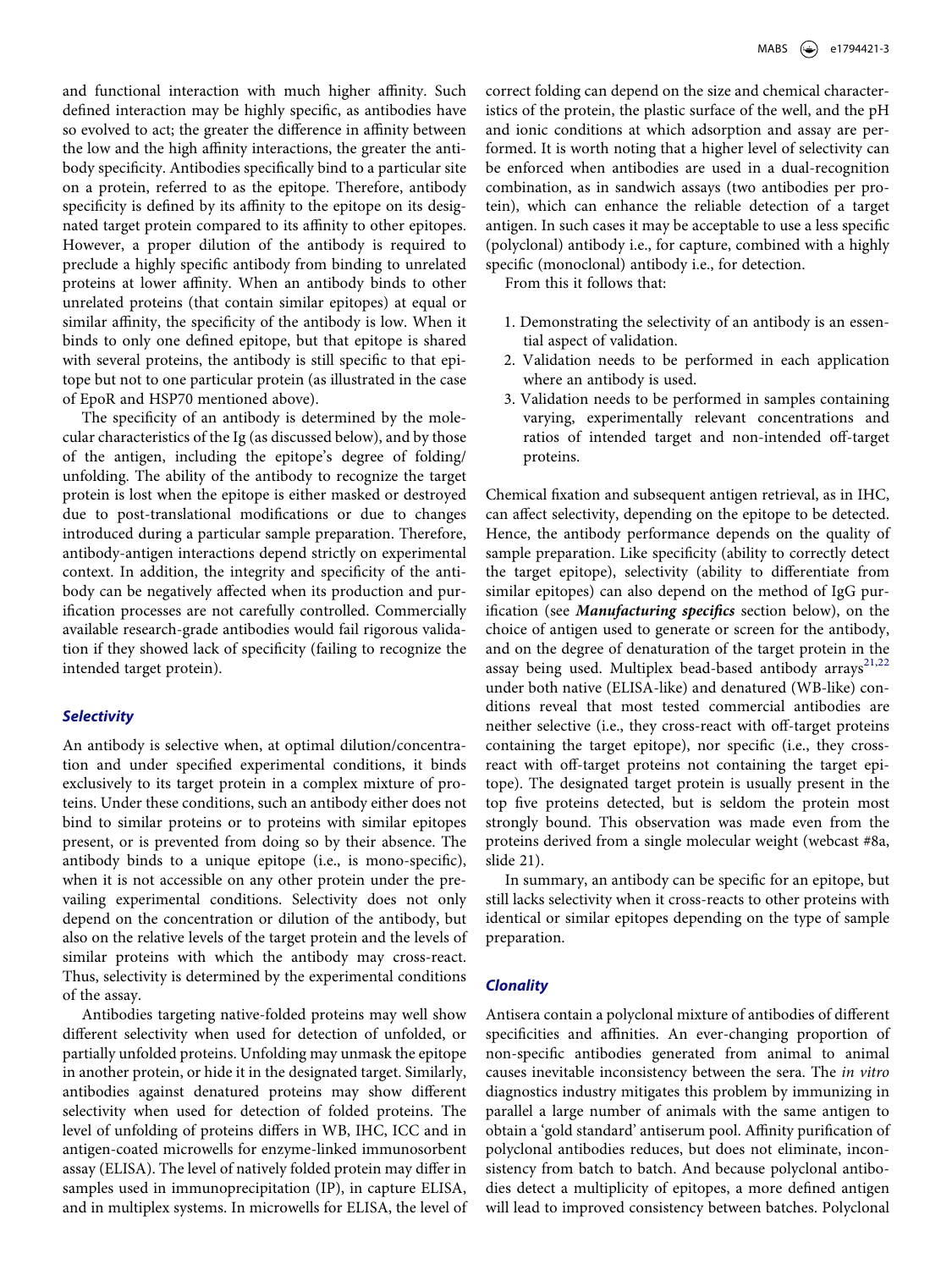antibodies raised against peptides and subsequently peptide affinity-purified, will theoretically have the level of specificity and consistency approaching those of monoclonal antibodies. However, the immunizing peptides have to meet size criteria (too small a peptide loses uniqueness of sequence; a length over 10–15 amino acids creates too many epitopes) and the amino acid sequences need to be unique to avoid sharing epitopes with other proteins. A lack of antigen size restrictions will result in cross-reactivity, like the anti-EpoR antibodies crossreacting with HSP70 shown in [Table 1.](#page-2-0)

<span id="page-4-0"></span>On the other hand, many researchers consider a monoclonal antibody to be homogenous by virtue of its production by a monoclonal hybridoma, and assume it to be a single antibody with specificity to one epitope. However, one study showed that about 30% of the hybridomas tested express additional light chains, often derived from the cell-fusion part-ner, thus rendering the expressed antibodies non-specific.<sup>[23](#page-10-13)</sup> Monoclonal antibodies can also be derived from a hybridoma expressing more than one heavy chain allele, or from a hybridoma arising from a fusion to two different B cells, thus producing a mixture of specificities. In either case monospecificity is lost. But it must be emphasized that the observed cross-reactivity of many monoclonal antibodies is an *intrinsic*  molecular property of the homogeneous IgG molecule, which cannot be purified away. In other words, even a "strictly" monoclonal antibody can still be non-specific.

Both a polyclonal and a monoclonal antibody may react with off-target proteins, and on occasions even more strongly than with the intended target protein (non-selective reactivity). Hence, both polyclonal and monoclonal antibodies require stringent validation before use.

#### *Mortality*

Polyclonal antibodies can only be maintained by the continuous bleeding and eventual sacrifice of many animals. In contrast, hybridoma cell lines are long-lived, although they can become genetically unstable over time, and may be inadvertently lost during re-cloning. Therefore, antibodies produced by hybridomas may change or become unavailable. A polyclonal antibody can be reproduced in a relatively consistent way, provided each batch is antigen affinity purified and the quality control (QC) criteria are easy to test. Such consistency mostly requires a well-defined immunogen, but each polyclonal batch will be more or less different and some will fail in QC.

# *Applicability*

The choice of antibody needs to be made strictly in the context of the type of experiments it is required for. Antibodies against low abundance proteins are often less versatile (i.e., fit for few assay-types and sometimes not useful in any, possibly because the target protein is unstable), and antibodies specific for posttranslational modifications (such as phosphorylation) are rarely selective for the intended protein of interest. Low-affinity antibodies will not work well as capture antibodies. The required selectivity of the antibody is not only determined by the chosen antigen and the dilution/concentration of the antibody, but also

by the intended application. Therefore, it is the intended userapplication that determines the optimal type of antibody to use, provided that there is a choice, and it should guide the design of the antigen used by the manufacturer to generate it.

# *Availability*

Antibodies from original manufacturers often get rebranded and may appear in several catalogs.<sup>2</sup> By adding data from the vendor's lab or from the vendor's customers, or by altering the name, the same antibody may appear in multiple identities in different catalogs. Because such duplicate products are hard to recognize, scientists run the risk of buying identical antibodies from different catalogs as comparators. Also, historical data may be retained on the product sheet, while they no longer relate to the current batch sold by the rebranding vendor.

It is often the case that well-validated antibodies (especially polyclonal antibodies, which are generated in finite amounts) are sold out and become no longer available, or may be replaced without this fact being clearly communicated. Finally, there is the risk of not finding the best antibody when the many choices from the larger catalogs overwhelm the few, possibly much better, antibodies from smaller catalogs.

# *Confusion*

All these issues mean that scientists have a hard time finding the optimal commercial antibodies for their specific projects. Once they try one or a few unsuccessfully, they may give up, while the best ones remain hidden in the masses of available catalog items. This may lead to projects being aborted for no good reason. Unlike other types of reagents, most antibodies are not molecularly fully defined (unless they are recombinant with disclosed variable region sequences; see below), and they are sold on the basis of claimed performance rather than physical identity. As discussed, polyclonal antibodies are molecularly undefined, but even hybridoma-derived monoclonal antibodies may have unpredictabilities, as discussed above. In addition, there are many instances where valuable clones from academia are lost or discarded, for example due to a scientist's retirement.

Other confounding factors include:

- Manufacturers package labeling inconsistent with content.
- Sale of undefined antibody quantity, or sale by volume (antiserum, hybridoma-conditioned media) rather than by functional antibody concentration
- Concealed manufacturer (via Original Equipment Manufacturer (OEM) agreement)
- Renaming of clones
- Batch-to-batch inconsistencies
- Product sheets with historical data, not reflecting the latest batch

#### *Communication*

If a disappointed user doesn't tell the providers and the community that an antibody is "bad", these products will contaminate the market. It should be part of the scientist's duties to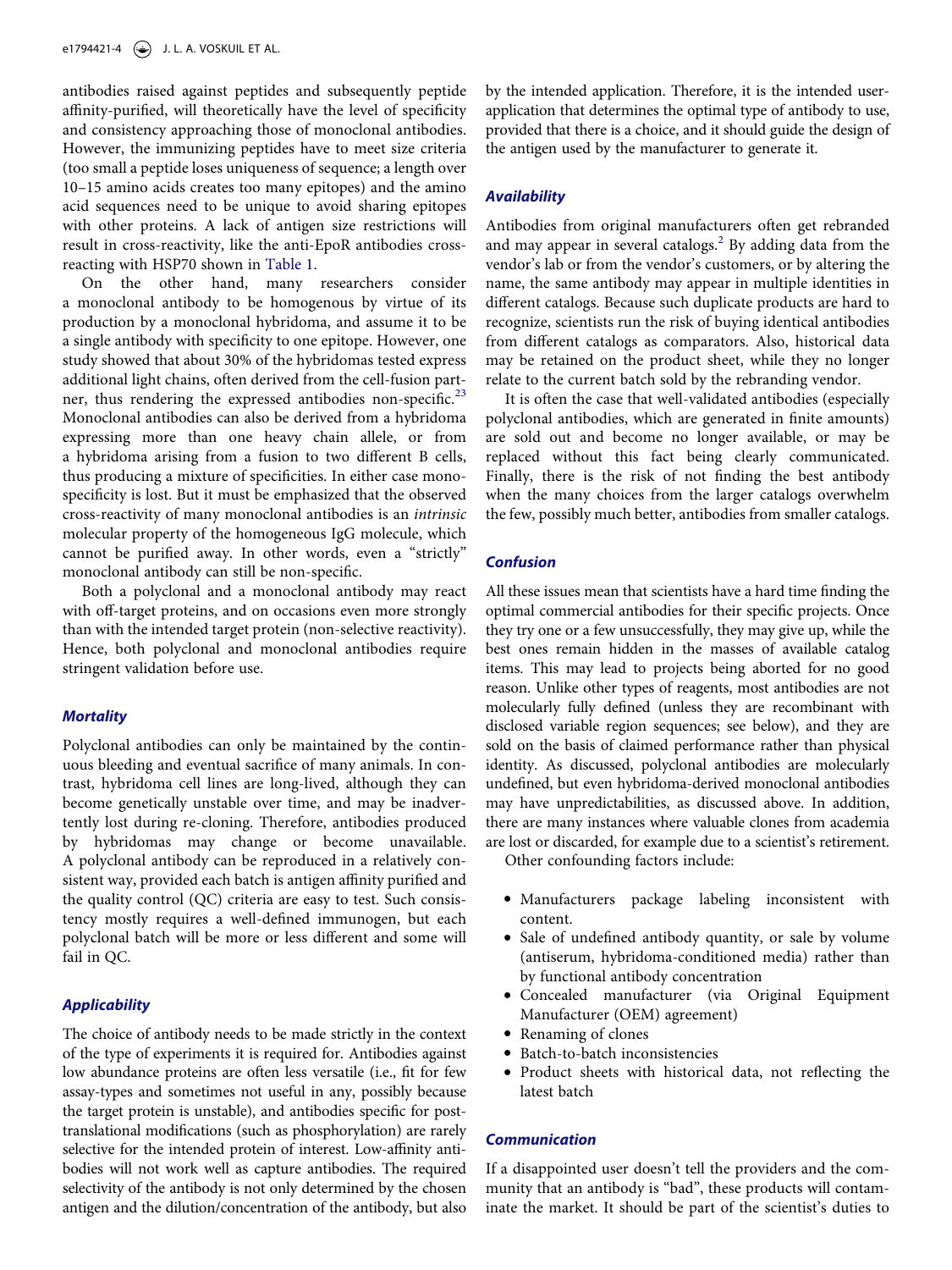verify and report the validity of the reagents used. There is still little incentive within the system for scientists to perform highquality reproducible science. If the scientific community and its reward systems were more focused on quality, then the sales of poor-quality antibodies might be suppressed.

# **Solutions**

Now that we have dissected the problems with research antibodies and we have seen the consequences when antibodies are not properly validated, we suggest a set of possible solutions to mitigate these problems.

# *Rigorous reporting*

When a scientist identifies problems with an antibody reagent, the provider should be informed immediately. All providers with a good reputation will try to resolve issues when their product is not performing as expected. There is usually a money-back guarantee, and in many cases a replacement sample solves the problem. However, on publication, authors rarely include sufficient information to clearly identify the reagents, and especially the antibody reagents, they are using. While this practice has increased recently,<sup>24</sup> most journals still accept papers lacking even the minimal information (i.e., without catalog number or lot/batch number<sup>25</sup>) that would allow easy and unambiguous identification of the reagent described. The omission of sufficient reagent details and validation data to support its use in a particular assay potentially prevents others from reproducing the published research data. Thus, any intent an author might have to warn a provider or to allow the community to reproduce their experiments often lacks the information necessary for that warning to be effective. This is especially critical for research tool antibodies, because, as noted, they are currently not identified by their primary protein sequence.

<span id="page-5-2"></span><span id="page-5-1"></span>To help alleviate the problem, journals have been urged to respond, $26$  and several now demand a separate section for reagent specifics and in some cases also their validation. The need for an authentication of key biological/chemical resources has prompted the creation of the **R**esearch **R**esource **IDentifiers** (RRID).<sup>27</sup> Publishers increasingly insist on the use of this unique identification system, and since 2014 authors have added 240,000 RRIDs to their papers, mainly consisting of antibody RRIDs.<sup>[24](#page-10-14)</sup> The RRID system, to be accessed through SciCrunch or directly through the Antibody Registry, brings together identical antibodies with different brands under one RRID. However, OEM rebranding is not always visible due to confidentiality agreements, which potentially leads to different RRIDs for the same antibody. Furthermore, RRID does not discriminate between batches/lots to reveal different characteristics between them, as is often seen with polyclonal antibodies. Despite these shortcomings, the RRID system is an important first step toward reproducibility and enables the building of a notification system that will more easily alert both companies and other scientists of potential antibody problems. It is clearly a positive development that antibody vendors are increasingly using RRIDs on their product pages.

#### *Literature citations*

<span id="page-5-3"></span>In addition to the information provided by the antibody catalogs, there is a wealth of information on how research tool antibodies have been used in the scientific literature. Resources such as CiteAb ranks antibodies based on the number of citations.[28](#page-10-18) CiteAb allows users to filter for host species, reactive species, application, clonality, and conjugation form. Antibodies with the most citations are by inference the most successful, as they have generated the most published data. However, such inference comes with caveats: Antibodies with the highest number of citations tend be the oldest in the market, although much younger antibodies of much higher quality might be available with fewer or no citations. As shown in [Table 1,](#page-2-0) top-cited antibodies do not necessarily demonstrate specificity or selectivity when properly validated. This historical lack of attention led us to webinar examples, such as the top-cited BACE1 monoclonal antibody failing in a knock-out WB (webcast #7b, slide 12), and a CDK2 monoclonal antibody with 690 citations showing 10 times weaker signals than another antibody with only a single citation (webcast #9, slides 22/23). Until recently, cited commercial antibodies have not been properly identified, lacking even catalog numbers, let alone batch and aliquot coding.<sup>25</sup> Such ambiguity causes confusion about the identity of the antibody described.

CiteAb mitigates such caveats by providing validation data when available. This allows researchers to select both the most cited antibodies and well-validated antibodies. Researchers must then still validate them side by side in their own laboratory for their own specific experiments.

#### *Finding the right antibody in this large and complex market*

As a starting point, online search tools can generate a short list of candidate commercial antibodies for the scientist to choose from. In addition to the discussed SciCrunch and CiteAb, Antibodypedia, Antibodyresource, Benschsci, Biocompare, Labome, and Linscott's Directory are resources for consultation. Once the shortlist has been created, the following three criteria need to be noted:

- 1) The product data sheet must convince the scientist that the supplied antibody will meet expectations;
- 2) The antibody performance must be consistent from purchase to purchase;
- 3) The antibody must be available for the foreseeable future.

The product sheet should provide direct data for the first, and initial pointers (see below) for the second and third criteria. All the relevant details on the product sheet are either man-ufacturing specifics or performance specifics<sup>[25](#page-10-15)</sup> and are summarized in [Table 2](#page-6-0).

<span id="page-5-0"></span>There are precious few vendors/manufacturers who provide product sheets showing all of the items in [Table 2.](#page-6-0) Because of this lack of clarity, it is the scientist's responsibility to be vigilant and to avoid purchasing antibodies with critical omissions in the product sheet. Both categories come with pitfalls that the scientist must be aware of: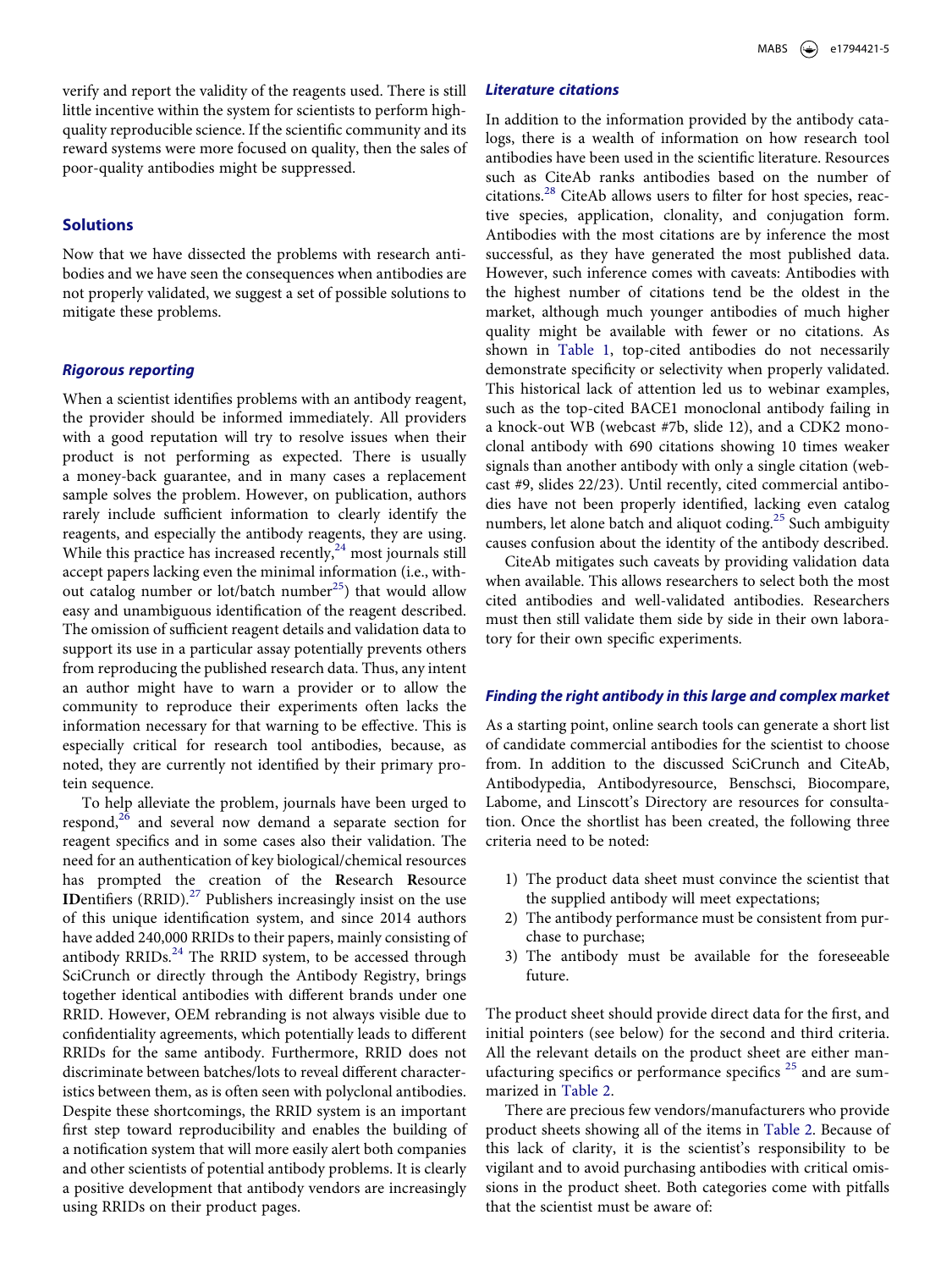<span id="page-6-0"></span>**Table 2.** Data to be expected on the antibody product sheets.

| Manufacturing specifics               | Performance specifics                                  |
|---------------------------------------|--------------------------------------------------------|
| Catalog number and batch/clone number | Application claims                                     |
| Names and symbols of target protein   | Data confirming successful use in<br>applications      |
| GenelD and/or SwissProt accession     | Titer in FLISA                                         |
| Host species and isotype              | Successful usage claims in literature                  |
| Antigen and epitope                   | Positive controls (tissues; cell types;<br>cell lines) |
| Purification method                   | Negative controls                                      |
| Formulation (buffer components)       | Data confirming selectivity                            |
| Quantity, known (mg) or unknown (ml)  | Data confirming molecular integrity                    |
|                                       |                                                        |

# *Manufacturing specifics*

It is essential to avoid buying any antibody based on the target's name or symbol, without first checking the target GeneID or SwissProt accession. This is because some proteins share identification symbols. For example: OCT2 is shared between Gene ID 5452 (POU2F2) and 6582 (SLC22A2) and CCT-α is shared between GeneID 5130 (PCYT1A) and 6950 (TCP1).

When a monoclonal antibody is sought, the clone identifier should prevail over the catalog number or product name so as to avoid buying a re-cloned product with characteristics different from the original. However, the typical two-letter two-digit identifier (usually reflecting the position of the identified clone in the ELISA plate) may fail to represent a unique clone (e.g., clone P1F6 is used for antibodies against ITGB5 and BCL6).

Batch coding is critical, especially for polyclonal antibodies, because of intrinsic batch-to-batch variations. A batch code might be applied to a purified polyclonal antibody, but the amount of IgG may not reflect the titer of specific antibody in such a product, as this may change from batch to batch. Batch variations also exist among monoclonal antibodies, especially when they are offered un-purified as conditioned culture media or crude ascites. In connection with ethics laws and regulations, the use of the ascites method is strongly discouraged, and manuscripts may be rejected by some journals if this method was used to generate an antibody included in a study.

The purification grade is another factor to consider. Some antibodies are affinity-purified using Protein A/G (which captures all IgG), or using the antigen (which captures only target-specific antibodies). Many products are offered as an IgG-enriched fraction (via ammonium sulfate precipitation). Such differences in purification grades may have profound consequences on the performance of the reagents. One must also be aware how the antibody was raised: against the entire protein, against a specific domain or a specific subdomain, or against a peptide of the protein of interest. This affects selectivity and specificity in unpredictable ways dependent on experimental context. Importantly, this will affect whether an unfolded form or the folded form of the protein will be recognized. And finally, there is the formulation in which the product is delivered. Products containing carrier protein such as bovine serum albumin, or antimicrobials like azide, may interfere with coupling of the antibody to a stationary phase or to a reporting enzyme or fluorophore. Also, sufficient added glycerol allows storage at −20°C without rendering the antibody frozen solid. Repeated freeze-thaw cycles can denature and inactivate antibodies and should be avoided (e.g., by storage at 4°C or freezing small aliquots). These considerations may all influence consistency between purchases (criterion 2 above).

Until recently, a project involving antibodies started with the choice between a hybridoma-derived monoclonal antibody and a polyclonal antibody. As discussed, for long-term consistency (criterion 3 above), monoclonal antibodies are preferable, though, as noted in the above section, even monoclonal antibodies are not always immortal for guaranteed future supply. Recent technologies for the production of recombinant antibodies have finally allowed such a guarantee (see **Recombinant Antibodies** section below).

#### *Performance specifics*

Before deciding to make a purchase, scientists must have the answers to several critical performance questions. A product sheet may claim that the antibody is fit for a certain application, but do the data (if any are present at all) support that claim? Are such data on the product sheet or in the literature, and do they make scientific sense? Showing unvalidated staining of a cancer section does not demonstrate fit-for-purpose, nor is there any proof of specificity when entire cells light up either in fluorescence microscopy, or in flow cytometry on a single cell line. Being fit for an application may be supported when a cell membrane protein is visibly stained at the cell membrane or a nuclear protein is visibly stained in the nucleus. The precise experimental protocols under which the presented data were obtained must be disclosed. If not, how can a scientist reproduce the data to verify a product's integrity? The product sheet may show comparisons of the antibody with a 'gold standard' antibody, with expressing and non-expressing cells or tissues, or with other members of the same protein family to demonstrate selectivity. All such comparisons need to be done in parallel and at the same optimal antibody dilution (to satisfy criterion 1).

#### *Antibody validation*

As proposed by Uhlén et al, $9$  antibody validation may be approached by the so-called five pillars principle:

- 1) Orthogonal study (compare mRNA with protein expression);
- 2) Independent antibody control (using a 'gold standard' antibody);
- 3) Recombinant expression (great for selectivity at elevated levels, not so great for specificity at native levels);
- 4) Immuno-mass spectrometry (great for specificity, not so great for selectivity);
- 5) Genetic strategies (knock-down and knock-out studies).

Based on this, one ideal validation would combine pillars 3 and 4, as they complement each other for specificity and selectivity assessments. However, this approach only works when both are readily available. If not, one might have to compare with a 'gold standard' antibody, if one exists, or pursue the orthogonal approach, bearing in mind that mRNA expression levels correlate poorly with protein expression for certain proteins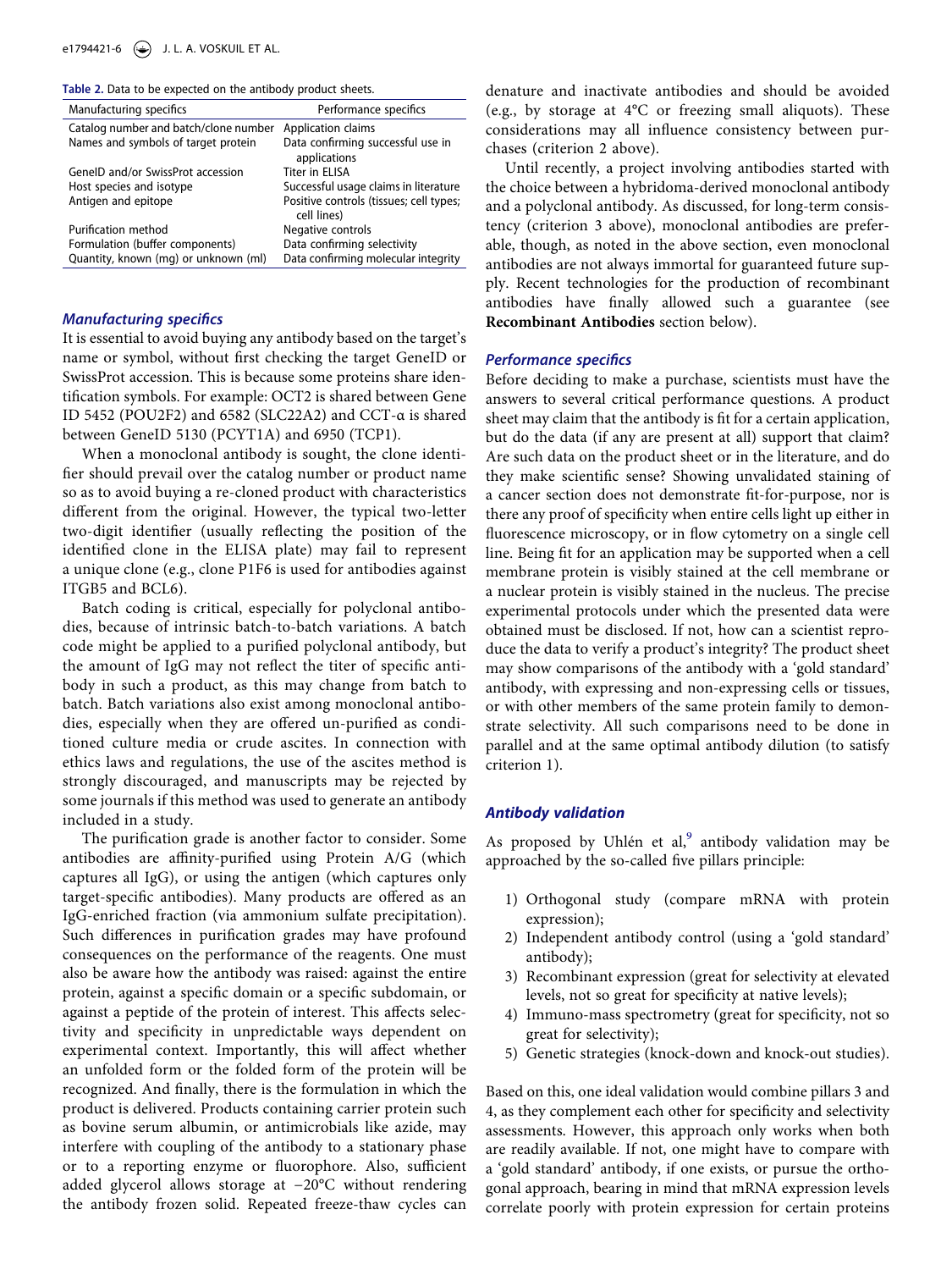(see Immunochemistry section below). Using the recombinant expression pillar on its own does not suffice, as comparing reactivity to several overexpressed members of the same protein family adds value to addressing selectivity, but this does not replace the assessment of selectivity in cells with much lower native target protein levels. In such experiments, unspecific staining may render the same antibody useless.

When an antibody is required for studying cell lines, or cultured cells, a potent tool for antibody validation is the use of the genetic strategy. Small interfering RNA (siRNA) introduced via transfection can reduce (knockdown) the mRNA expression levels from the gene of interest. Lowered mRNA expression levels can be compared with the protein levels detected by the antibody. Reduction of both mRNA expression and protein levels may help validate the antibody specificity (confirming it recognized the protein of interest in that specific cell line). However, since multiple mRNAs can be affected, this technology has the potential to confuse the results. Furthermore, it does not rule out that another related protein may be detected in a different cell line. So, selectivity is not assessed in this approach. Also, proteins with long half-lives can remain at high levels despite their mRNA being silenced by siRNA. In such case this strategy is less useful. In principle, the advantages of this approach appears to be multifold: It is fast (72–96h turnaround time), robust (compare multiple cellular backgrounds in parallel), highly sensitive (detection at low expression levels), and accurate (but with use of proper controls, e.g., No Template Control [NTC]; multiple siRNAs; mock transfection; treated cell). However, since siRNA has offtarget effects there is still the possibility of nonspecific silencing of unintended proteins. Such a risk is mitigated by comparing several target sequences, as well as having proper controls.

An alternative to siRNA knockdown is the knockout (KO) approach. The CRISPR-Cas9 system (a prokaryotic defense mechanism to remove phage DNA from its genome), can be used to delete an epitope or to introduce a frameshift mutation into the genome. This leads to non-functional protein expression (when both copies of the gene in a diploid cell line are successfully targeted). This enables screens for selective monoclonal antibodies by testing multiple specific clones for offtarget binding. This approach is most effective when the KO is introduced into a cell line known to express other members of the same protein family. Antibodies validated in a KO cell line still need validation in the tissue or cell type needed in each new project. KO cell lines are now being increasingly used by antibody producers for primary validation. A selection of commercial KO cell lines is currently available with the matching parental cell line as a control, and with a lead time of fewer than 7 days. A custom-made KO cell line (when biologically feasible) has a lead time of approximately 12 weeks. When available, KO mice allow for comparisons in different tissue types. However, many genes do not allow the generation of systemic KO mice, and antibodies not cross-reactive in mouse cannot be validated this way. While CRISPR-Cas9 technology has greatly facilitated the generation of KO mice, it may still take a year or more to generate a colony of KO mice suitable for experiments.

In general, for antibody validation the following recommendations are made:

- Always include relevant positive and negative controls for validation of each batch
- Always first repeat the results of the product datasheet to make sure the antibody has not lost its integrity.
- Validate in the application in which the antibody is used
- Validate in the tissue type or cell type in which the antibody is used
- Use the validated antibodies at their optimal dilutions/ concentrations
- Compare results obtained with different antibodies from different sources

It is important to note that even so-called standard applications used for antibody validation can present unexpected problems, for example, the frequently used WB and IHC:

# *For western blot (WB)*

<span id="page-7-0"></span>When quantitative analysis of band intensities is required, gel loading, band detection and intensity normalization are all non-trivial. Between X-ray film, colorimetric, chemiluminescence, and charge-coupled device camera for detection, the signal generation, linearity and saturation levels are different, $29$  thus affecting outcomes and experimental interpretations. When identical blots are labeled with the same antibody at the same dilution, differences are also observed between incubations in phosphate-buffered saline and Tris-buffered saline.<sup>[29](#page-10-19)</sup> The detection of so-called house-keeping proteins (HKP) as loading controls has limited value as their expression levels vary between different tissues. Quantifying the protein loading using a total protein stain as a reference is preferable to internal HKP. Purified proteins as standards need to be loaded in much lower quantities than lysates to stay under saturating signal levels. It is important to use both technical replicates (e.g., same lysate used multiple times), and biological replicates (different lysates of same cell type) and to beware that observed molecular weight (MW) may not correspond to calculated MW due to, for example, post-translational modification (PTM) or cleavage. It is not hard to find antibodies performing anomalously in WB. An investigation in 2015 showed that five commercially available antibodies against interferon-stimulated gene 15 (ISG15) each gave different results with respect to the semi-quantification of ISGylated (ISG15 labeled) proteins in young and old rat hearts.<sup>[30](#page-10-20)</sup>

# <span id="page-7-1"></span>*For immunochemistry (IHC/ICC)*

Under semi-native or native conditions (frozen sections, or unfixed cells), the antibodies must bind the target protein in its near-native conformation. In IHC, however, the protein may need to be detected after fixation, embedding, and with post-translational modification, cleavage, or interacting proteins, each specific to that cell/tissue type. During sample preparation, epitopes may have to be retrieved, as fixation derivatizes certain amino acids, thus potentially destroying epitopes, while cross-linking reduces antibody access into tissue. Orthogonal studies do not suffice when proteins are spatially separated from their mRNA. For example, when the protein is secreted, or when in neuronal cells the mRNA is in the cell body but the protein is trafficked through the cell's processes. As such, no matter what validation approach is used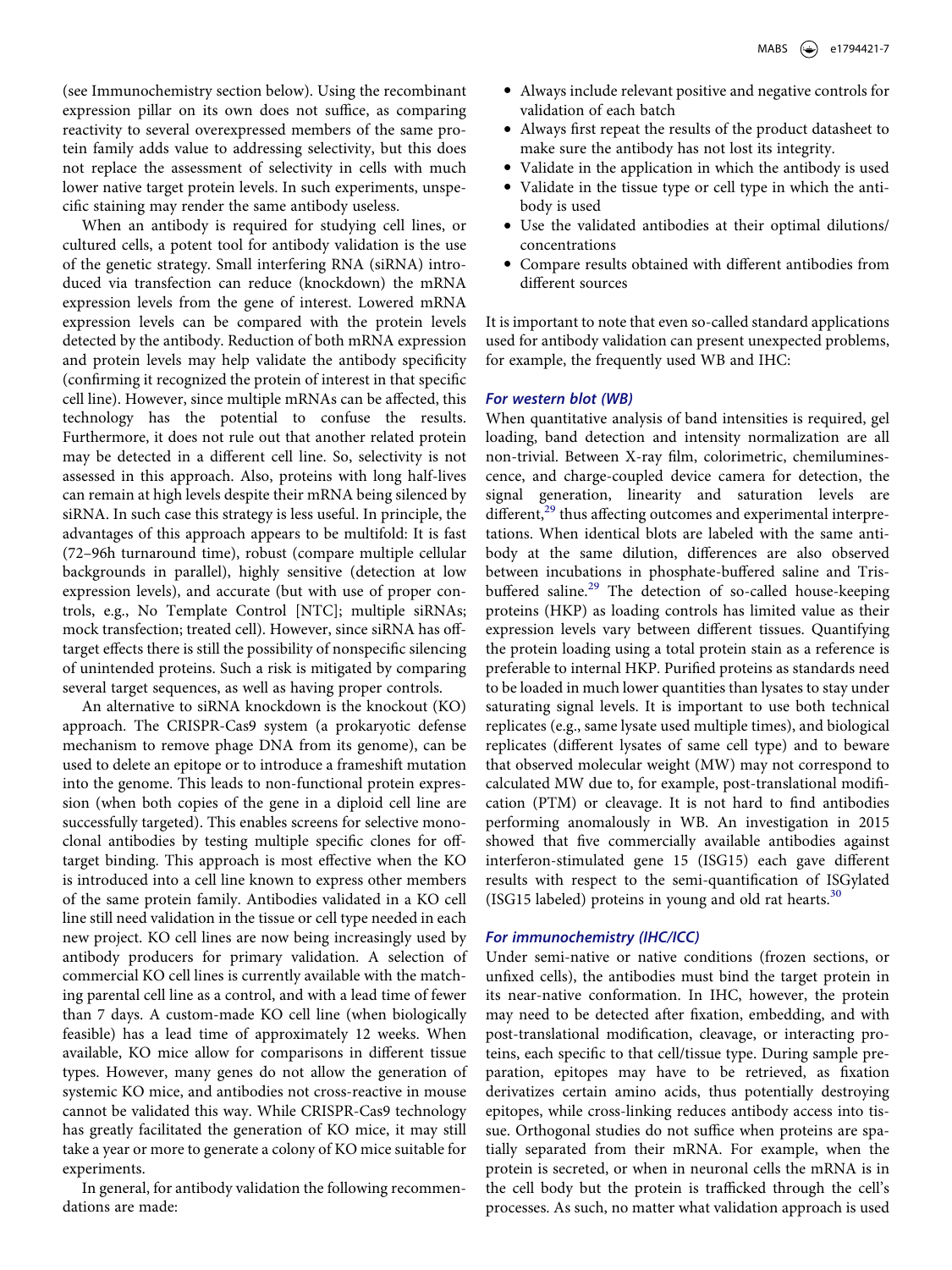(e.g., genetic, orthogonal), it is crucial to perform the validation on the type of tissue and under the sample preparation conditions that will be used in the experiments.

When studying surface proteins on cells that express Ig receptors, epitope-independent signals arising from these Ig receptors can be reduced by the use of  $F(ab')_2$  antibodies, or of negative isotype control in combination with Ig from a different species as a blocking agent.

#### *For protein arrays*

Protein arrays can be excellent for addressing the specificity and selectivity of antibodies, depending on the composition of the array. The greater the number of arrayed proteins, the higher the degree of selectivity analysis that can be achieved; arrays with over 20,000 full length human proteins are now available, covering much of the human proteome.<sup>[31](#page-10-21)</sup> Shared epitopes can be identified through cross-reactivity to other members of the same protein family. For each antibody, the optimal dilution can be identified by the maximal specific signal with a minimal signal of cross-reactivity. The practical implications of cross-reactivity revealed by largescale screening on protein arrays will depend on the particular application. In principle, the arrays can be used for detection of reactivity against proteins in either native or denatured states. However, the extent of native conformation in each individual protein across the entire array, and the way the proteins were manufactured (usually by recombinant expression in *Escherichia coli*, or in yeast) need to be considered.

#### *Recombinant antibodies*

Recombinant antibodies are monoclonal antibodies cloned and artificially expressed in a cell line. The recombinant antibody is immortal by virtue of its defined DNA sequence. This unique identifier, at least in principle, fundamentally distinguishes recombinant antibodies from other commercial antibodies.

Antibodies bind the epitope on the target protein via their antigen binding site, also called the paratope. This is built from parts of the variable (V) regions of the light chain (VL) and the heavy chain (VH) at the tips of each arm of the Ig molecule. The smallest antibody element with a complete antigen binding site is the variable fragment (Fv), comprising only the VL and VH regions. To stabilize Fvs, either the V regions are connected to a soluble and flexible peptide (creating a single chain (sc) Fv), or the constant (C) domains are added to the Fv to create an antigen-binding fragment (Fab).<sup>32</sup>

<span id="page-8-0"></span>Recombinant antibodies may be derived from a hybridoma cell line by cloning the V regions from the cell line into an IgG expression vector. Alternatively, specific V regions (scFvs or Fabs), selected by virtue of their binding activities from highly diversified phage display libraries, are subsequently re-cloned into IgG expression vectors. Recombinant antibodies with known V-region DNA sequences are immortal because these sequences can be re-synthesized to recreate the antibodies using the expression vector. $32$  Depending on the frequency of usage and the quantities needed, recombinant antibodies can be expressed either in transiently (e.g., in HEK293 cells) or continuously (e.g., in Chinese hamster ovary) producing cell lines.

Recombinant antibodies solve many of the problems of hybridoma-derived monoclonal antibodies or polyclonal antibodies described above, and in addition, they can even give stronger signals than their parental hybridoma-derived version.<sup>[23](#page-10-13)</sup> Despite the dramatic benefits of recombinant antibodies, a few realities should be noted: costs are high and lead times long to clone V regions for a new recombinant antibody from a hybridoma, as does the need to test each VH/VL combination to find the optimal candidate. However, many companies now clone from hybridomas at reasonable costs. Generating recombinant antibodies from *in vitro* display libraries (phage or yeast) requires access to a very high-quality library and to highquality antigen for display-selection, both of which are critical for success. Poor quality libraries or targets lead to poor quality antibodies, and if high quality libraries and targets are available, the lead time to generate a recombinant antibody is faster than approaches based on immunization.

It is unfortunate that in general, V region sequences are currently not disclosed (to avoid copycat synthesis and pirating of non-patented sequences) for commercially available recombinant antibodies. While patenting the sequence would protect the organization that has invested in quality control, the profit margins in the reagent market are apparently too small to justify this.

It must be emphasized that, just as for all other antibodies, recombinant antibodies still need to be fully validated for the specific experiments in which they are required in a project. While recombinant antibodies provide solutions both to the identifiability problem and to the risk of losing a validated hybridoma antibody, validation and QC is of course required for each production batch.

#### *Alternative affinity-reagents*

Several affinity binders based on scaffold proteins have been designed and used as alternatives to antibodies,  $33$ including Adnectins, Affibodies, Affimers, Anticalins, Bicyclic peptides, DARPins, Fynomers, Kunitz domains, and Monobodies. The general concept for each is similar: a stable scaffold protein is used to display diversified amino acid sequences at exposed surface sites, and the affinity binders are selected using an appropriate display platform (phage, yeast or ribosome display). Because of the small size and their low-cost production, such alternatives to antibodies are being evaluated in clinical trials, $33$  and will likely soon enter the commercial tool affinity binder market. As with antibodies, validation for specific purposes and batch quality control remain necessary.

<span id="page-8-2"></span><span id="page-8-1"></span>DARPins may be especially interesting due to their high stability and high production levels when expressed in bacteria, their potential multivalence, possibility of sitespecific conjugations, and their potential picomolar affinities.<sup>34</sup> They are a cost-effective solution for large-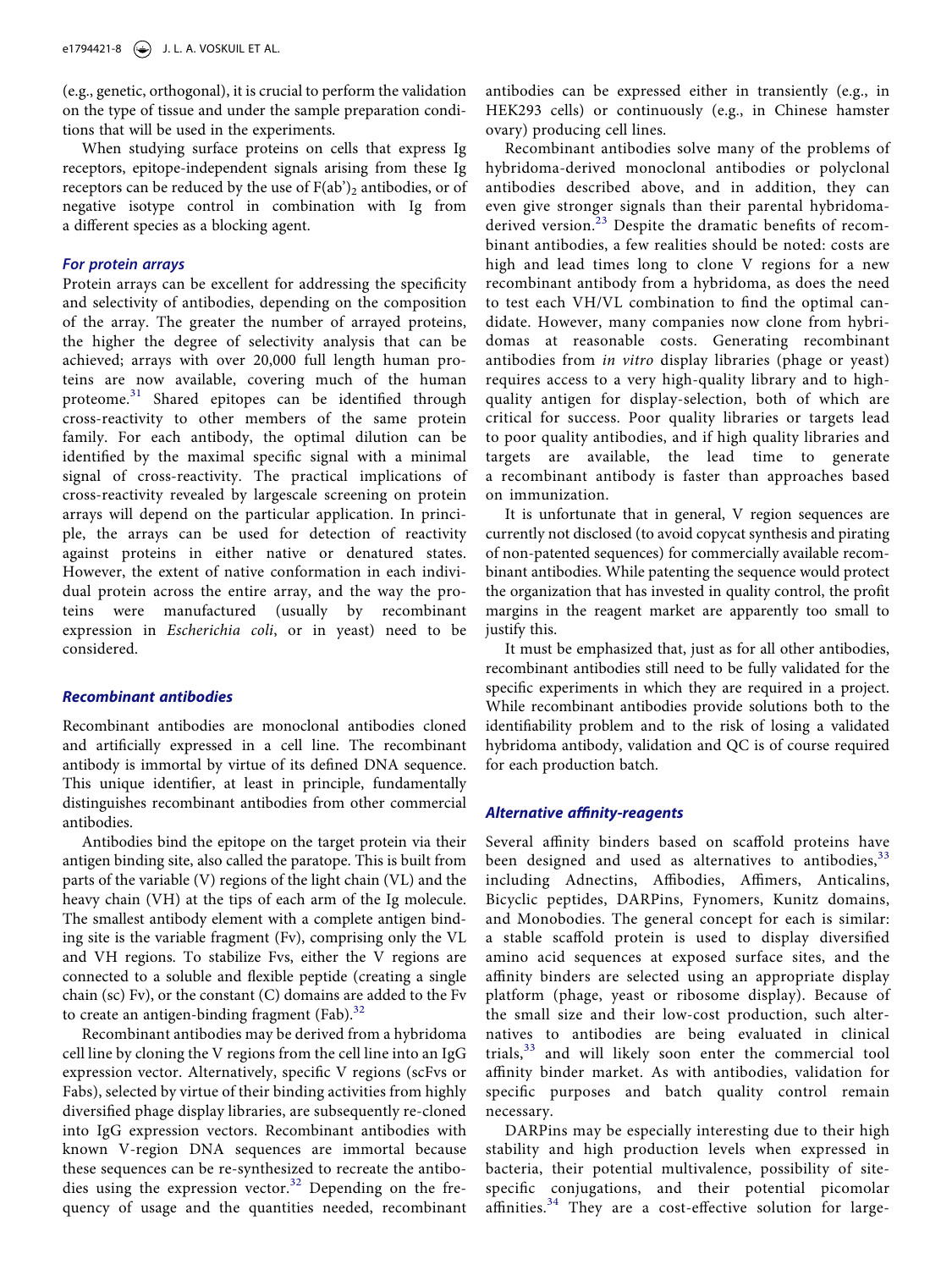scale production (the costs of generating a new DARPin are similar to making a custom monoclonal antibody), for detection or interference inside targeted cells, and for multiplex applications. They have been successfully used for chimeric antigen receptor-T cells, for viral manipulations and for cytoplasmic markers. Like for many scaffolds, the research market is not yet served commercially, but only through academic collaborations. Because of the attractive profit margins, commercial use has focused on therapeutics.

In addition to protein-based binders, chemically stabilized oligonucleotides, known as aptamers, have also been successfully used. Large aptamer libraries allow screening for specificity and selectivity reminiscent of recombinant antibody fragment libraries. However, they are (still) too costly for fundamental research applications, and to date they are mainly applied in drug and biomarker discovery.<sup>[35](#page-10-25)</sup>

# <span id="page-9-7"></span>**Conclusions**

The Antibody Society's Antibody Validation webinar series highlighted several methods to identify and to validate optimal antibodies from the complex commercial market for integrity, specificity and selectivity with respect to the required specific applications. Specific topics discussed in each of the webinars are shown in [Table 3](#page-9-6). The choice of the optimal antibody depends on the experimental conditions it is to be used for (and the antigen that was used to generate and select it). For example, an antibody excellent for WB may be ineffective in other applications such as IHC, ICC or ELISA and *vice versa*. All verification procedures have caveats, and therefore a combination of the suggested methods should be applied for each experimental context. It is also important for researchers to select antibodies that are expected to be available in the longterm, and to fully described what these are, and how they have been validated for their experiments, so that these can always be repeated by other researchers.

<span id="page-9-6"></span>

| Table 3. Overview of topics highlighted in the webinars. |  |  |  |  |  |
|----------------------------------------------------------|--|--|--|--|--|
|----------------------------------------------------------|--|--|--|--|--|

| <b>Topic</b>                                            | Webinar*                                                    |
|---------------------------------------------------------|-------------------------------------------------------------|
| Cross-reactive antibodies<br>with clinical implications | #2a, #2b, #3a, #9                                           |
| Specificity                                             | #1, #2b, #3a, #4b, #5, #6a, #6b, #7a, #7b, #8a,<br>#8b, #10 |
| Selectivity                                             | #1, #3a, #4b, #5, #6a, #7b, #8a, #8b, #9                    |
| Clonality                                               | #1, #3a, #4b, #9                                            |
| Availability                                            | #3a, #4b                                                    |
| Rigorous reporting                                      | #2a, #4a, #6a                                               |
| Literature citations                                    | #3b, #4a, #9                                                |
| Finding the right antibody                              | #3a, #3b, #4a, #4b, #8a, #9                                 |
| Antibody validation                                     | #1, #2a, #2b, #5, #6a, #6b, #7a, #7b, #8a, #9               |
| KO/KD of gene expression                                | #5, #7a                                                     |
| Assays for native vs<br>denatured proteins              | #1, #3a, #5, #6a, #6b, #8b                                  |
| Protein arrays                                          | #8a, #8b                                                    |
| Recombinant antibodies                                  | #1, #7b, #9                                                 |
| Alternative affinity-binders                            | #10                                                         |

\* a and b refer to the first and second talks in a webinar. Webinars may be accessed via <https://www.antibodysociety.org/learningcenter/>

#### **Acknowledgments**

We are grateful for the support and contribution from The Antibody Society.

# **Disclosure of potential conflicts of interest**

No potential conflicts of interest were disclosed.

#### **ORCID**

Jan L.A. Voskuil D http://orcid.org/0000-0003-0799-0548 Anita Bandrowski D http://orcid.org/0000-0002-5497-0243 C. Glenn Begley http://orcid.org/0000-0003-2419-6215 Andrew R.M. Bradbury (D http://orcid.org/0000-0002-5567-8172 Andrew D. Chalmers **http://orcid.org/0000-0003-4182-6717** Aldrin V. Gomes **b** http://orcid.org/0000-0002-9819-3036 Fridtjof Lund-Johansen D http://orcid.org/0000-0002-2445-1258 Andreas Plückthun D http://orcid.org/0000-0003-4191-5306 Giovanna Roncador D http://orcid.org/0000-0002-9807-2875 James S. Trimmer (D http://orcid.org/0000-0002-6117-3912 Cecilia Williams **b** http://orcid.org/0000-0002-0602-2062 Simon L. Goodman D http://orcid.org/0000-0002-3480-1346

#### **Abbreviations**

| ELISA        | Enzyme-linked immunosorbent assay                   |
|--------------|-----------------------------------------------------|
| <b>HKP</b>   | House-keeping protein                               |
| <b>HNSCC</b> | head and neck squamous cell carcinoma               |
|              |                                                     |
| ICC          | Immunocytochemistry                                 |
| 1g           | Immunoglobulin                                      |
| <b>IHC</b>   | Immunohistochemistry                                |
| IP           | Immunoprecipitation                                 |
| KO           | Knockout                                            |
| KD           | Knockdown                                           |
| MW           | Molecular weight                                    |
| <b>NSCLC</b> | Non-small-cell lung cancer                          |
| <b>OEM</b>   | Original equipment manufacturer                     |
| pH           | Potential of hydrogen (grade of acidity/alkalinity) |
| <b>PTM</b>   | Post-translational modification                     |
| OС           | Quality control                                     |
| <b>RRID</b>  | Research resource identifier                        |
| <b>USA</b>   | United States of America                            |
| VН           | Variable regions of the immunoglobulin heavy chain  |
| VL           | Variable regions of the immunoglobulin light chain  |
| WB           | Western blot                                        |

#### **References**

- <span id="page-9-0"></span>1. Begley CG, Ellis LM. Drug development: raise standards for preclinical cancer research. Nature. [2012;](#page-1-9)483(7391):531–33. PMID: 22460880. doi:[10.1038/483531a.](https://doi.org/10.1038/483531a)
- <span id="page-9-1"></span>2. Voskuil J. Commercial antibodies and their validation. F1000Res. [2014;](#page-1-10)3:232. PMID: 25324967. doi:[10.12688/f1000research.4966.2](https://doi.org/10.12688/f1000research.4966.2).
- <span id="page-9-2"></span>3. Helsby MA, Fenn JR, Chalmers AD. Reporting research antibody use: how to increase experimental reproducibility. F1000Res. [2013](#page-1-10);2:153. PMID: 24358895. doi:[10.12688/](https://doi.org/10.12688/f1000research.2-153.v2) [f1000research.2-153.v2.](https://doi.org/10.12688/f1000research.2-153.v2)
- <span id="page-9-3"></span>4. Baker M. Reproducibility crisis: blame it on the antibodies. Nature. [2015;](#page-1-11)521(7552):274–76. PMID: 25993940. doi:[10.1038/521274a](https://doi.org/10.1038/521274a).
- 5. Baker M. Antibody anarchy: A call to order. Nature. 2015;527 (7579):545–51. PMID: 26607547. doi:[10.1038/527545a.](https://doi.org/10.1038/527545a)
- <span id="page-9-4"></span>6. Weller MG. Quality issues of research antibodies. Anal Chem Insights. [2016;](#page-1-11)11:21–27. PMID: 27013861. doi:[10.4137/ACI.](https://doi.org/10.4137/ACI.S31614)  [S31614.](https://doi.org/10.4137/ACI.S31614)
- <span id="page-9-5"></span>7. Roncador G, Engel P, Maestre L, Anderson AP, Cordell JL, Cragg MS, Šerbec VČ, Jones M, Lisnic VJ, Kremer L, et al. The European antibody network's practical guide to finding and